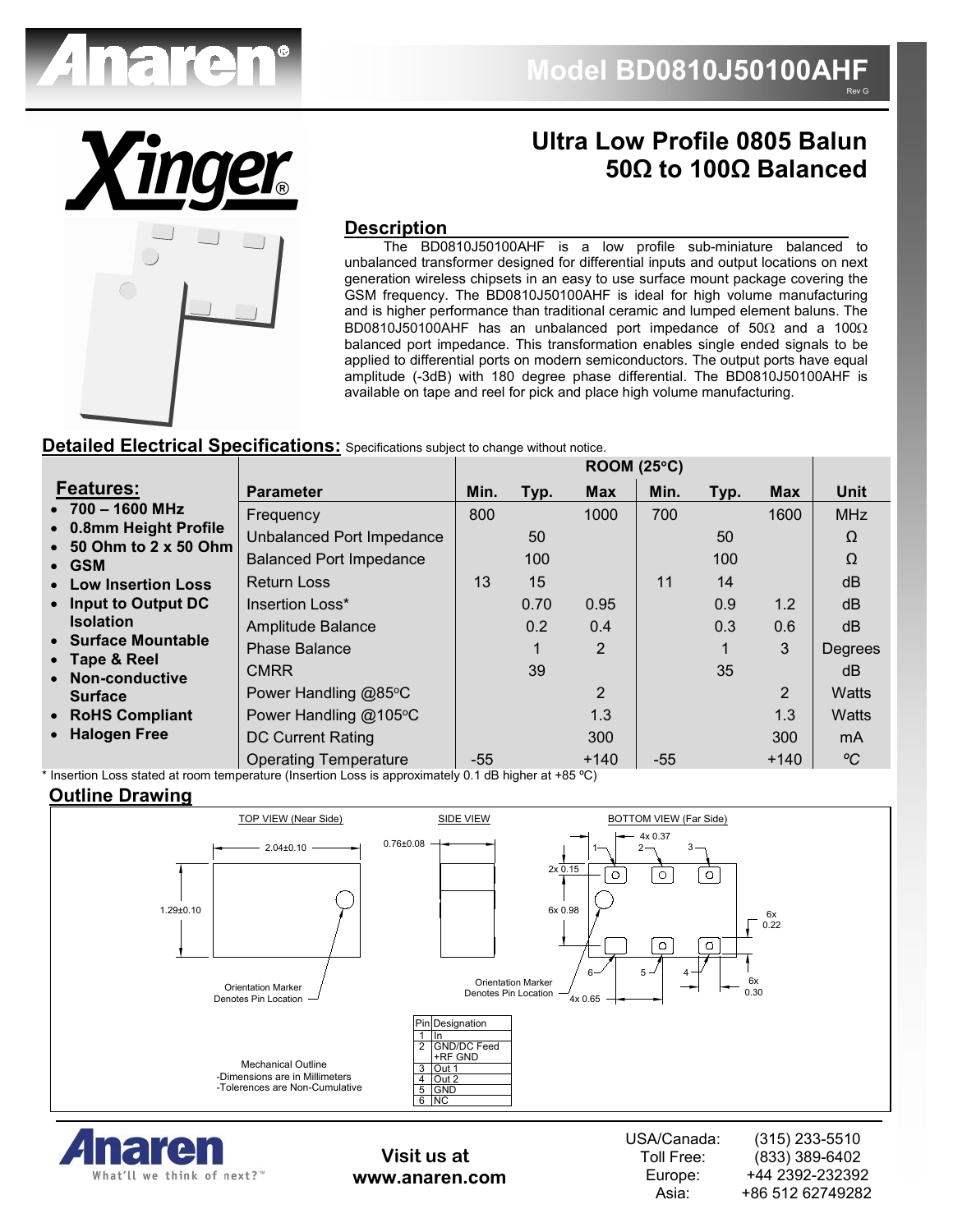

# **Typical Broadband Performance: 0.01 GHz. to 8.01 GHz.**





**Visit us at www.anaren.com** USA/Canada: Toll Free: Europe: Asia: (315) 233-5510 (833) 389-6402 +44 2392-232392 +86 512 62749282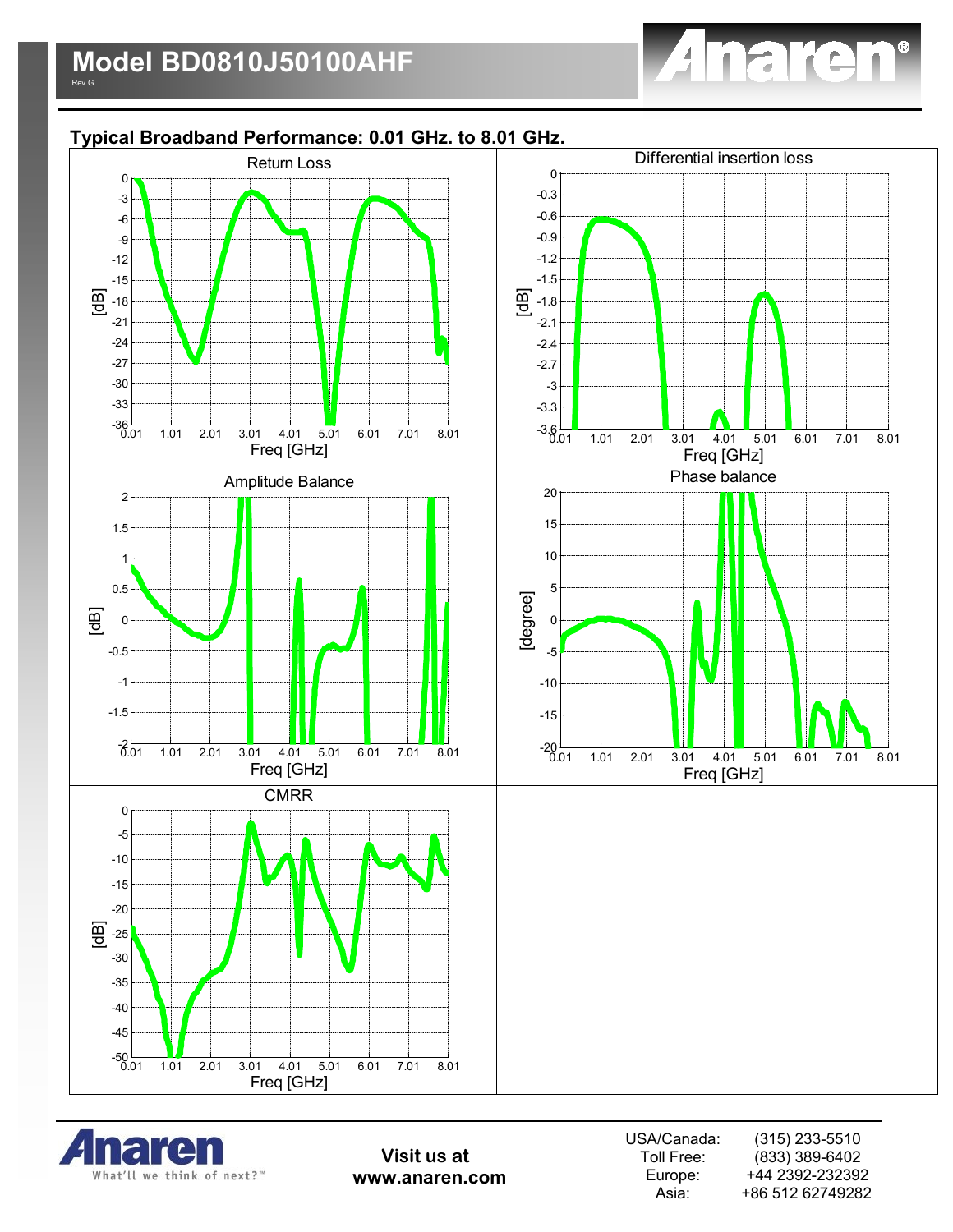

### **Typical Performance: 600 MHz to 1800 MHz**

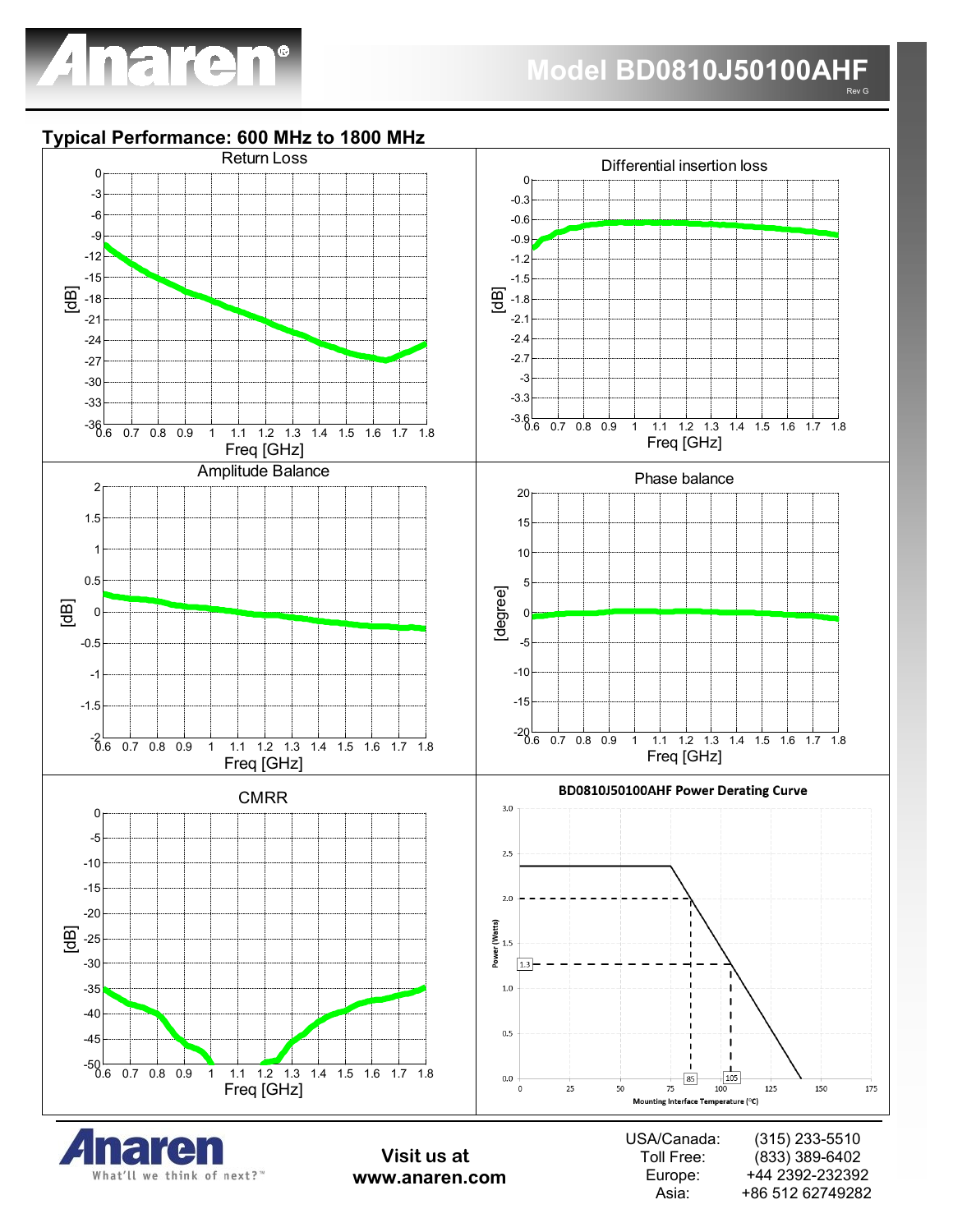

# **Mounting Configuration:**

In order for Xinger surface mount components to work optimally, the proper impedance transmission lines must be used to connect to the RF ports. If this condition is not satisfied, insertion loss, Isolation and VSWR may not meet published specifications.

All of the Xinger components are constructed from organic PTFE based composites which possess excellent electrical and mechanical stability. Xinger components are compliant to a variety of ROHS and Green standards and ready for Pb-free soldering processes. Pads are Gold plated with a Nickel barrier.

An example of the PCB footprint used in the testing of these parts is shown below. An example of a DC-biased footprint is also shown below. In specific designs, the transmission line widths need to be adjusted to the unique dielectric coefficients and thicknesses as well as varying pick and place equipment tolerances.